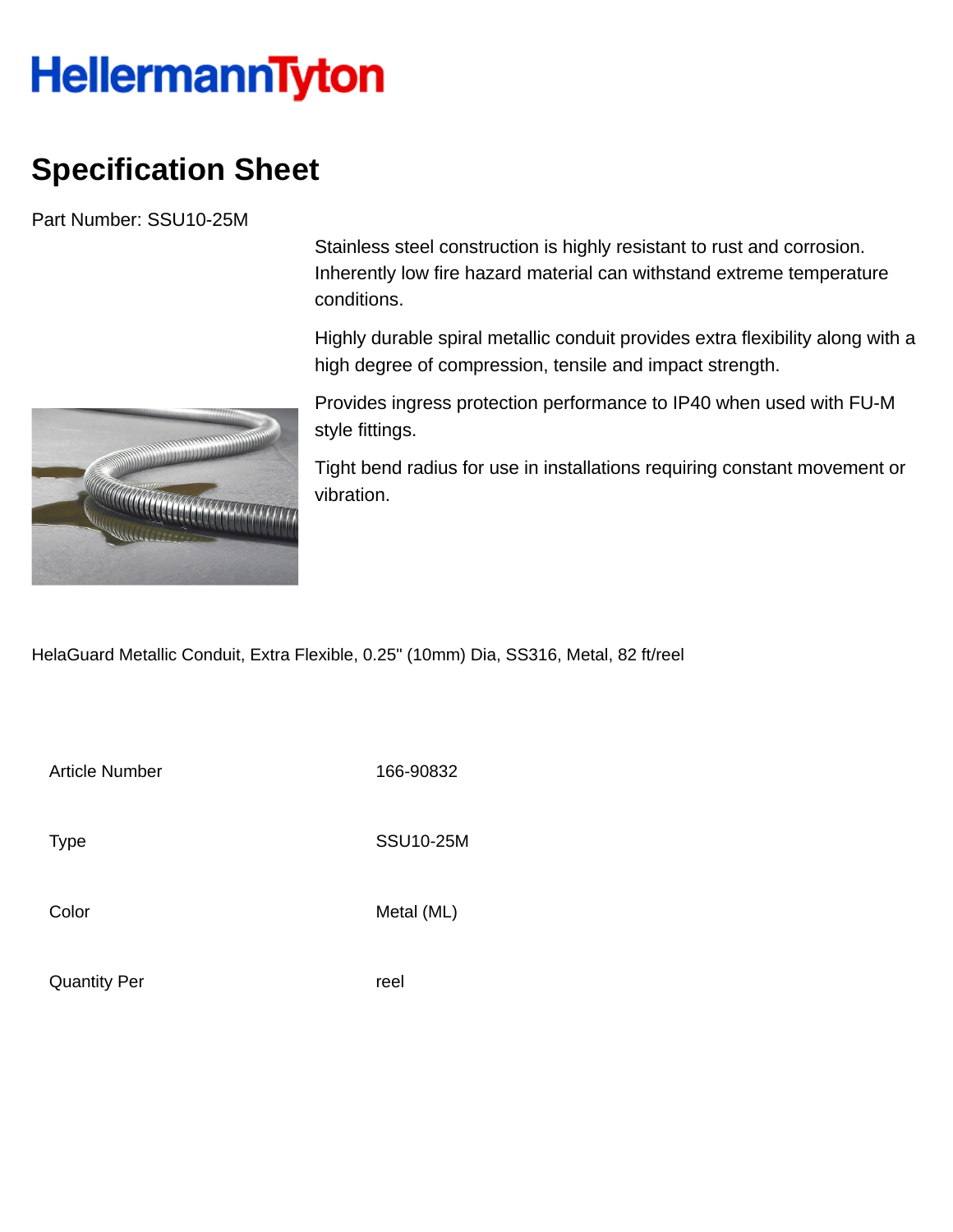| <b>Product Description</b>            | A highly flexible stainless steel conduit used in constrained spaces<br>and highly corrosive environments. SSU conduit is inherently low fire<br>hazard, provides high mechanical strength and is anti-static.<br>Designed for use where an extra flexible stainless steel conduit is<br>needed in machinery, instrumentation and security within harsh<br>environments or extreme temperature conditions. Use with FU-M<br>series metallic fittings for IP40 ingress ratings or FSU-E conduit<br>endcap inserts for a smooth entry point into conduit. |
|---------------------------------------|---------------------------------------------------------------------------------------------------------------------------------------------------------------------------------------------------------------------------------------------------------------------------------------------------------------------------------------------------------------------------------------------------------------------------------------------------------------------------------------------------------------------------------------------------------|
| <b>Short Description</b>              | HelaGuard Metallic Conduit, Extra Flexible, 0.25" (10mm) Dia,<br>SS316, Metal, 82 ft/reel                                                                                                                                                                                                                                                                                                                                                                                                                                                               |
| <b>Global Part Name</b>               | SSU10-25M-SS316-ML                                                                                                                                                                                                                                                                                                                                                                                                                                                                                                                                      |
|                                       |                                                                                                                                                                                                                                                                                                                                                                                                                                                                                                                                                         |
| Length L (Imperial)                   | 82.0                                                                                                                                                                                                                                                                                                                                                                                                                                                                                                                                                    |
| Length L (Metric)                     | 25.0                                                                                                                                                                                                                                                                                                                                                                                                                                                                                                                                                    |
| Inner Diameter D (Imperial)           | 0.27                                                                                                                                                                                                                                                                                                                                                                                                                                                                                                                                                    |
| Inner Diameter D (Metric)             | 6.8                                                                                                                                                                                                                                                                                                                                                                                                                                                                                                                                                     |
| <b>Outside Diameter OD (Imperial)</b> | 0.36                                                                                                                                                                                                                                                                                                                                                                                                                                                                                                                                                    |
| <b>Outside Diameter OD (Metric)</b>   | 9.1                                                                                                                                                                                                                                                                                                                                                                                                                                                                                                                                                     |
| Nominal Diameter (Imperial)           | 0.25                                                                                                                                                                                                                                                                                                                                                                                                                                                                                                                                                    |
| Nominal Diameter (Metric)             | 10                                                                                                                                                                                                                                                                                                                                                                                                                                                                                                                                                      |